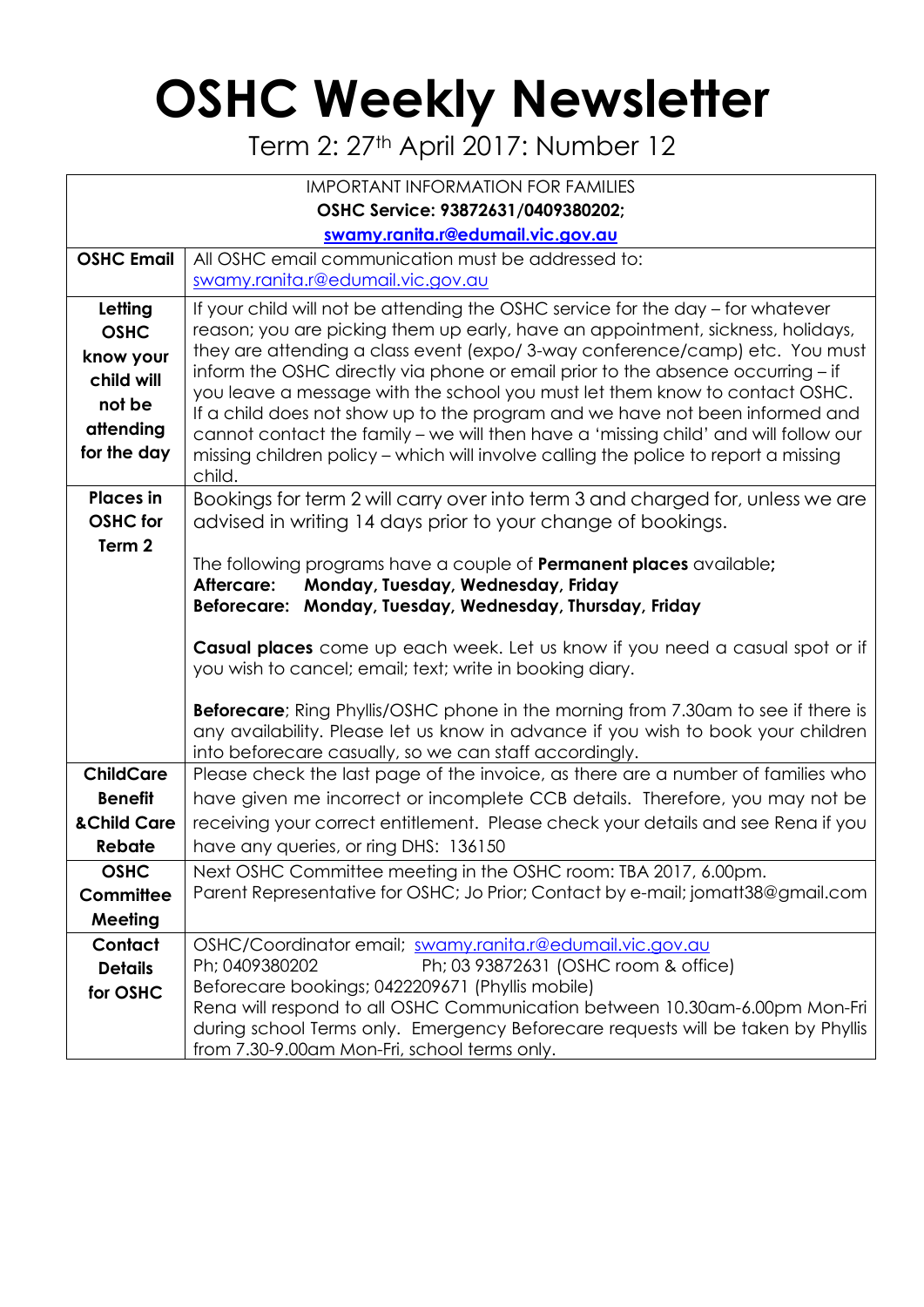## **Weekly Aftercare & Beforecare Program Plan**

## **Framework for School Age Care: Focus Outcomes;**

**1.'Children have a strong sense of identity'**

**2. 'Children are connected with and contribute to their world'**

**3. 'Children have a Strong Sense of Wellbeing'**

**4. 'Children are confident and involved learners'**

**5. 'Children are effective communicators'**

| <b>AFTERCARE</b> |                      |                 |                                                |  |  |  |
|------------------|----------------------|-----------------|------------------------------------------------|--|--|--|
| Day              | <b>Date</b>          | <b>Activity</b> |                                                |  |  |  |
| Mon              |                      | Glenda:         | Colourfuls/master chef/skipping                |  |  |  |
|                  |                      | Rusty:          | Magic the Gathering                            |  |  |  |
|                  |                      | Indiana:        | <b>Basketball</b>                              |  |  |  |
|                  | 8 <sup>th</sup> May  | Hayfa:          | Origami Rabbit                                 |  |  |  |
|                  |                      | Paul:           | Art Club; Ink drawings & Self Portaits         |  |  |  |
|                  |                      | Olivia:         | Mr. Squiggle                                   |  |  |  |
|                  |                      | Rowena:         | Art & Craft                                    |  |  |  |
| Tues             |                      | Harri:          | May Day Flower Garlands                        |  |  |  |
|                  |                      | Rusty:          | <b>AFL</b>                                     |  |  |  |
|                  |                      | Indiana:        | <b>AFL</b>                                     |  |  |  |
|                  | 9th May              | <b>Phyllis:</b> | Gymnastics in hall                             |  |  |  |
|                  |                      | Paul:           | Art Club: Ink drawings                         |  |  |  |
|                  |                      | Olivia:         | <b>Watercolour Dreams</b>                      |  |  |  |
|                  |                      | Rowena:         | Craft Activity in Art room                     |  |  |  |
|                  |                      | Glenda:         | Colourfuls/Master chef/Skipping                |  |  |  |
|                  |                      | Rusty:          | <b>Hall Games</b>                              |  |  |  |
| Wed              |                      | Harri:          | Sewing Club; Furry Soft Toys                   |  |  |  |
|                  | 10th May             | Justine:        | Make a Snakes & Ladder Game                    |  |  |  |
|                  |                      | Paul:           | Art Room; Art Club - Sun Print & self portaits |  |  |  |
|                  |                      | Indiana:        | Wheels: Protective gear must be worn           |  |  |  |
|                  |                      | Olivia:         | Library; Trivia & Quizzes                      |  |  |  |
|                  |                      | Rowena:         | Art & Craft                                    |  |  |  |
|                  |                      | Harri:          | Spray Pen Painting                             |  |  |  |
| Thurs            | 11 <sup>th</sup> May | Hayfa:          | <b>Outside Games</b>                           |  |  |  |
|                  |                      | Glenda:         | Cooking Club; Chocolate biscuits               |  |  |  |
|                  |                      | Indiana:        | Softcrosse                                     |  |  |  |
|                  |                      | Meg:            | Library; Reading, Board Games & lego           |  |  |  |
|                  |                      | <b>Rusty:</b>   | <b>Giant Chess</b>                             |  |  |  |
|                  |                      | Justine:        | <b>Water Colour Painting</b>                   |  |  |  |
|                  |                      | Rowena:         | <b>Outdoor Games</b>                           |  |  |  |
| Fri              |                      | Indiana:        | <b>Indoor Soccer</b>                           |  |  |  |
|                  | 12 <sup>th</sup> May | Glenda:         | Colourfuls/master chef/skipping                |  |  |  |
|                  |                      | Phyllis:        | Gymnastics in the hall                         |  |  |  |
|                  |                      | <b>Rusty:</b>   | Wheels: Protective gear must be worn           |  |  |  |
|                  |                      | Paul:           | Art & Craft                                    |  |  |  |